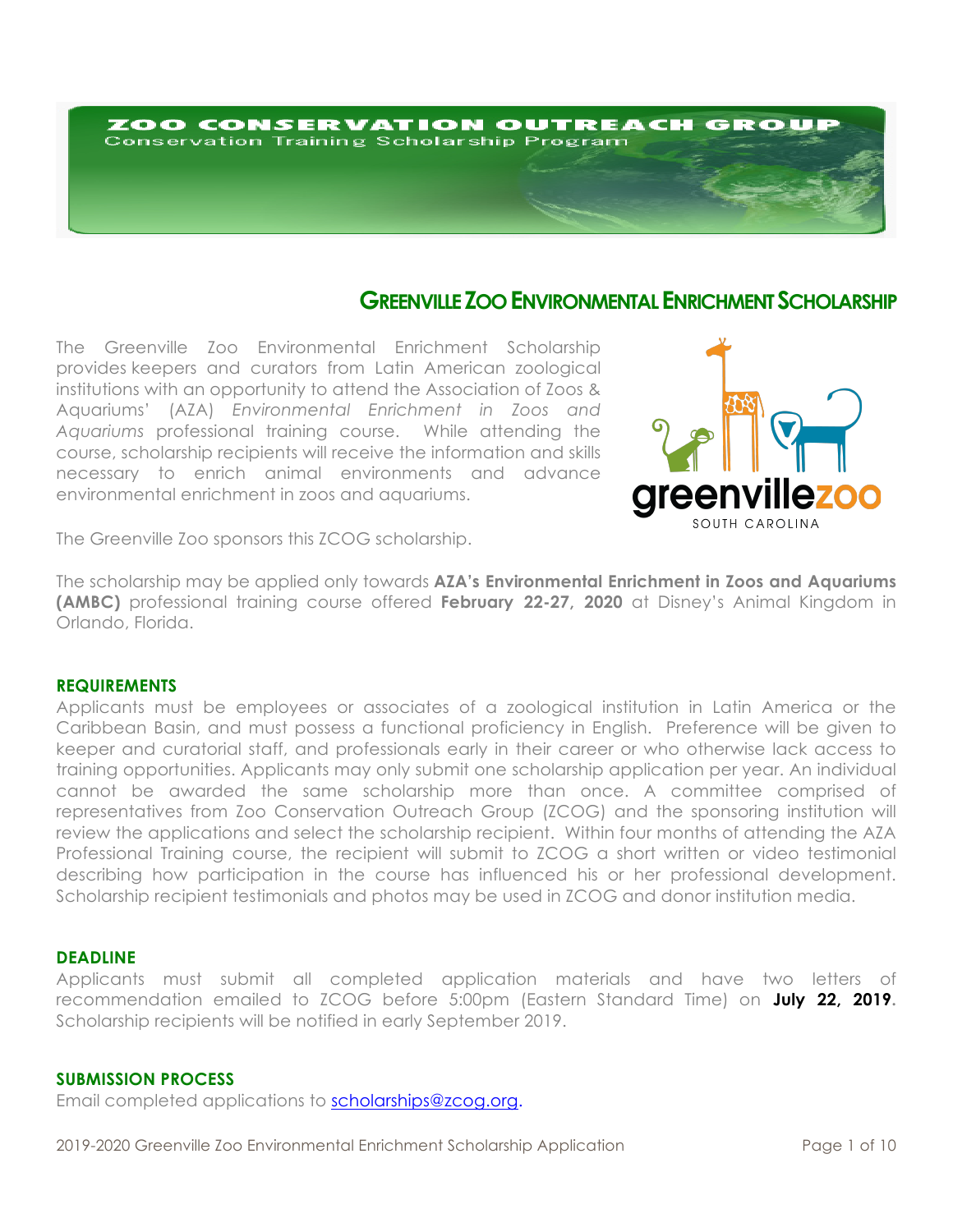# **APPLICATION INSTRUCTIONS**

# **Applications must be written and submitted in English.**

Applications submitted in any language other than English will be disqualified from consideration.

Please use the space provided in the attached application to fill in the following information:

- **I. Contact Information**. Provide your complete name and personal contact information along with information about your current institution, department, and professional title/position.
- **II. Professional Training Course Selection**. This scholarship may only be used to attend the AZA Institutional Records Keeping course.
- **III. Professional Experience**. Provide information about your last three professional positions, beginning with your current job. List your title/position, dates employed, and supervisor's name and title. Briefly describe the main duties performed in each position.
- **IV. Education**. Provide information about post-secondary degrees, including any programs you are currently attending. List the name of the college or university, location of the school, dates attended, degree received, and program specialization or major.
- **V. Professional Training**. List any additional professional training you have received, such as national or international training courses, including previous AZA Professional Training Program courses. Indicate whether you have ever received a ZCOG Conservation Training Scholarship and, if so, the scholarship date and course attended.
- **VI. Professional Involvement**. In this section, provide evidence of how you have contributed to your profession. List activities such as involvement in cooperative efforts with regional associations (e.g. ALPZA, SZB, AZCARM, ACOPAZOA etc.) and AZA member institutions, attendance at professional conferences, workshops and seminars (including date of attendance), membership in professional organizations, service on committees (including dates of service), publication of articles or papers (including titles and dates of publication), and professional honors received. *Note: the absolute extent of your experience is not as important as your ability to clearly demonstrate the significance of your involvement at this stage in your career.*
- **VII. Reasons for Attending This Course**. The short essay questions in this section ask you to describe how your participation in the chosen AZA Professional Development Training Program course will contribute to your professional development goals and benefit your current institution. Your responses should clearly and succinctly address each question in this section.

**1. Describe how participation in this course will help you achieve your professional goals as they relate to animal collection management and conservation.** *The strongest responses are those in which the applicant's own professional goals are clearly stated and directly linked to the specific course objectives*. Since preference is given to professionals early in their career, or who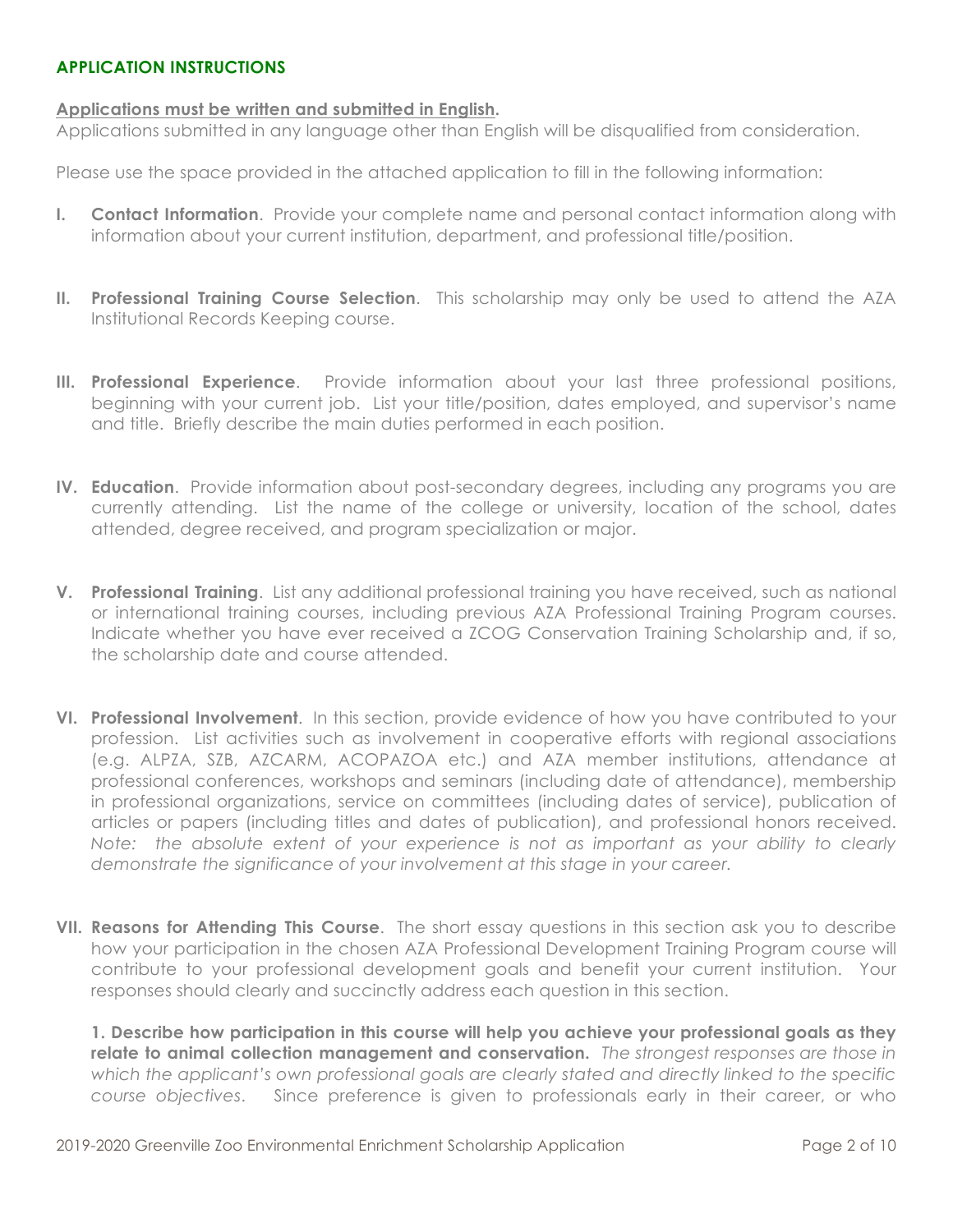otherwise lack access to training opportunities, indicate if the course provides a unique opportunity for training. If you have had opportunities to attend other training programs, indicate how the current course will add something new to your professional development. *The strongest responses are also those that demonstrate that the training opportunity is likely to have a major impact on the applicant's professional development*.

**2. Explain how participation in this course will improve your institution's animal records keeping and management programs.** The strongest responses are those in which the applicant *clearly states how the skills gained through course participation will be applied to his or her institution's programs*, and also those that demonstrate that the *training opportunity is likely to have a major impact on the applicant's institutional programing*.

**3. Describe a recent experience or accomplishment that demonstrates your commitment to zoobased conservation**. Provide a clear example of a recent experience or accomplishment and describe how that experience demonstrates your commitment to conservation.

- **VIII. Letters of Recommendation**. List the names, institutions, titles, and contact information for both individuals writing your letters of recommendation.
- **IX. Signature**. Make sure that you sign and date the application before submission!

# **QUESTIONS**

Contact Zoo Conservation Outreach Group (ZCOG) at scholarships@zcog.org.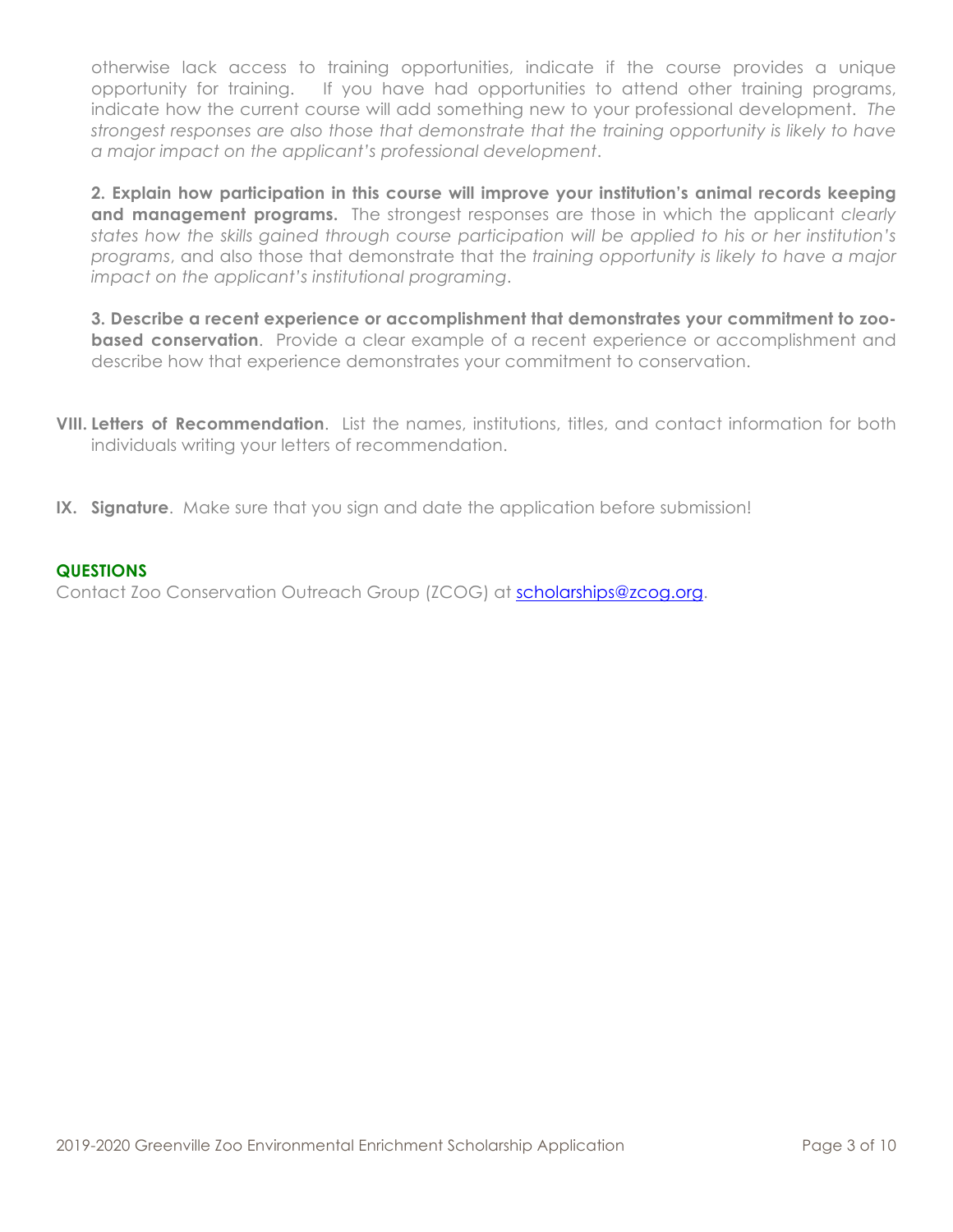# **Zoo Conservation Outreach Group**



# **CONSERVATION TRAINING SCHOLARSHIP PROGRAM: APPLICATION**

# **I. CONTACT INFORMATION**

# **II. PROFESSIONAL TRAINING COURSE SELECTION**

This scholarship is for participation in the AZA **Environmental Enrichment in Zoos and Aquariums** professional training course offered February 22-27, 2020 at Disney's Animal Kingdom in Orlando, Florida: https://www.aza.org/environmental-enrichment-in-zoos-and-aquariums-

If you do not receive the scholarship and plan to take the course anyway, please note this does not represent a reserved space in an AZA course.

# **III. PROFESSIONAL EXPERIENCE**

**(Begin with most current)**

| Current Title:                                                                     |  |
|------------------------------------------------------------------------------------|--|
| Dates Employed (MM/YYYY):<br>$\,$                                                  |  |
| Name of your immediate supervisor:                                                 |  |
| Supervisor's Title:                                                                |  |
| Briefly describe the main duties of your present position (500 character maximum): |  |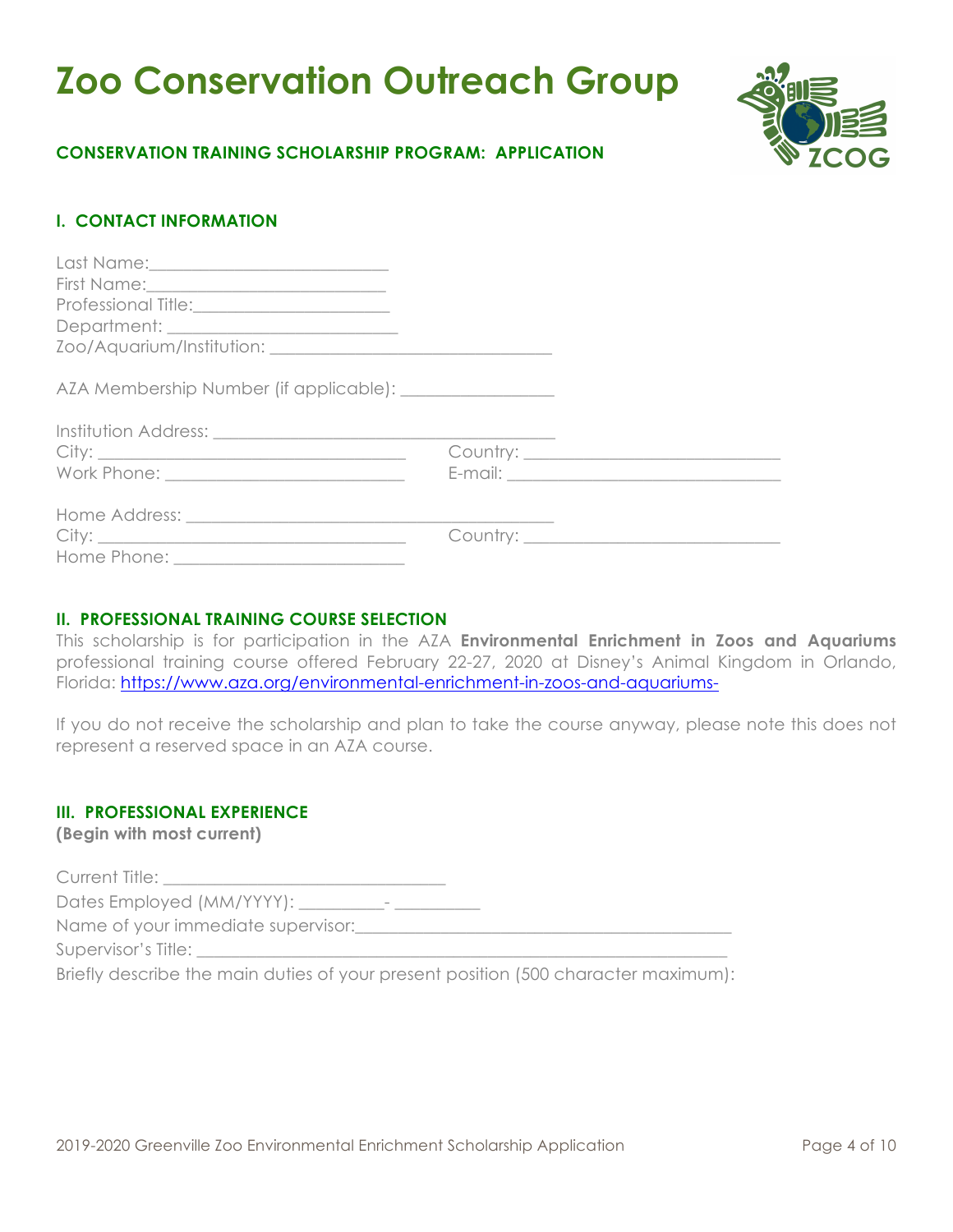| Former Title: |  |  |
|---------------|--|--|
|               |  |  |

Institution: \_\_\_\_\_\_\_\_\_\_\_\_\_\_\_\_\_\_\_\_\_\_\_\_\_\_\_\_\_\_\_\_\_\_\_\_\_\_\_\_\_\_\_\_\_\_\_\_\_\_\_\_\_\_\_\_\_\_\_\_\_\_\_\_\_\_\_\_

Dates Employed (MM/YYYY): \_\_\_\_\_\_\_\_\_\_ - \_\_\_\_\_\_\_\_\_\_\_

Briefly describe the main duties of your present position (500 character maximum):

 $F_{\rm eff}$  and  $F_{\rm eff}$  are the set of the set of the set of the set of the set of the set of the set of the set of the set of the set of the set of the set of the set of the set of the set of the set of the set of the set

Former Title: \_\_\_\_\_\_\_\_\_\_\_\_\_\_\_\_\_\_\_\_\_\_\_\_\_\_\_\_\_\_\_\_\_\_\_\_\_\_\_\_\_\_\_\_\_\_\_\_\_\_\_\_\_\_\_\_\_\_\_\_\_\_\_\_\_\_\_ Institution:

Dates at Institution (MM/YYYY): \_\_\_\_\_\_\_\_\_\_\_ - \_\_\_\_\_\_\_\_\_\_\_\_

Briefly describe the main duties of your present position (500 character maximum):

# **IV. EDUCATION**

**(Begin with most current)**

| Dates Attended (MM/YYYY): __________- - ______________  |
|---------------------------------------------------------|
|                                                         |
|                                                         |
|                                                         |
|                                                         |
|                                                         |
| Dates Attended (MM/YYYY): ___________- - ______________ |
|                                                         |
|                                                         |
|                                                         |
|                                                         |
|                                                         |
| Dates Attended (MM/YYYY): __________- - __________      |
|                                                         |
|                                                         |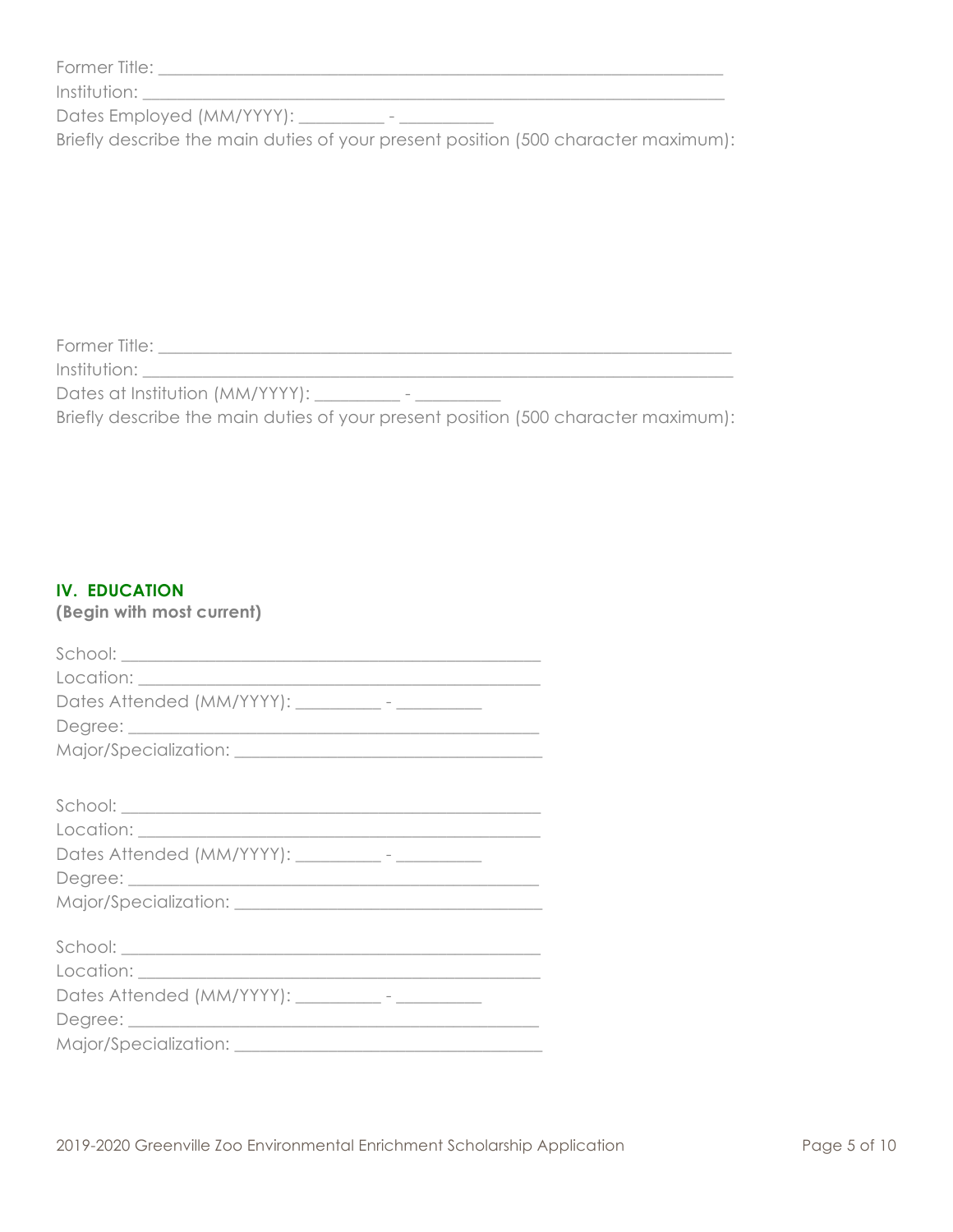# **V. PROFESSIONAL TRAINING**

1. Have you ever received a ZCOG Conservation Training Scholarship?

| I |  |
|---|--|
| I |  |

If yes, please list date of scholarship and course attended:

2. Please list all professional training courses that you have attended nationally or internationally, including AZA professional development training programs:

# **VI. PROFESSIONAL INVOLVEMENT**

To demonstrate your professional involvement, please list the following: *Note: the absolute extent of your experience is not as important as your ability to clearly demonstrate the significance of your involvement at this stage in your career.* 

- Involvement in any cooperative animal collection and management efforts with AZA member institutions or other regional partners (e.g. ALPZA, SZB, AZCARM, ACOPAZOA etc.)
- Conferences, workshops, and seminars attended, including year of attendance
- Professional memberships or affiliations
- Committees on which you have served, including dates of service
- Professional honors you have received
- Articles or papers published, including titles and dates of publication [Maximum 1000 characters]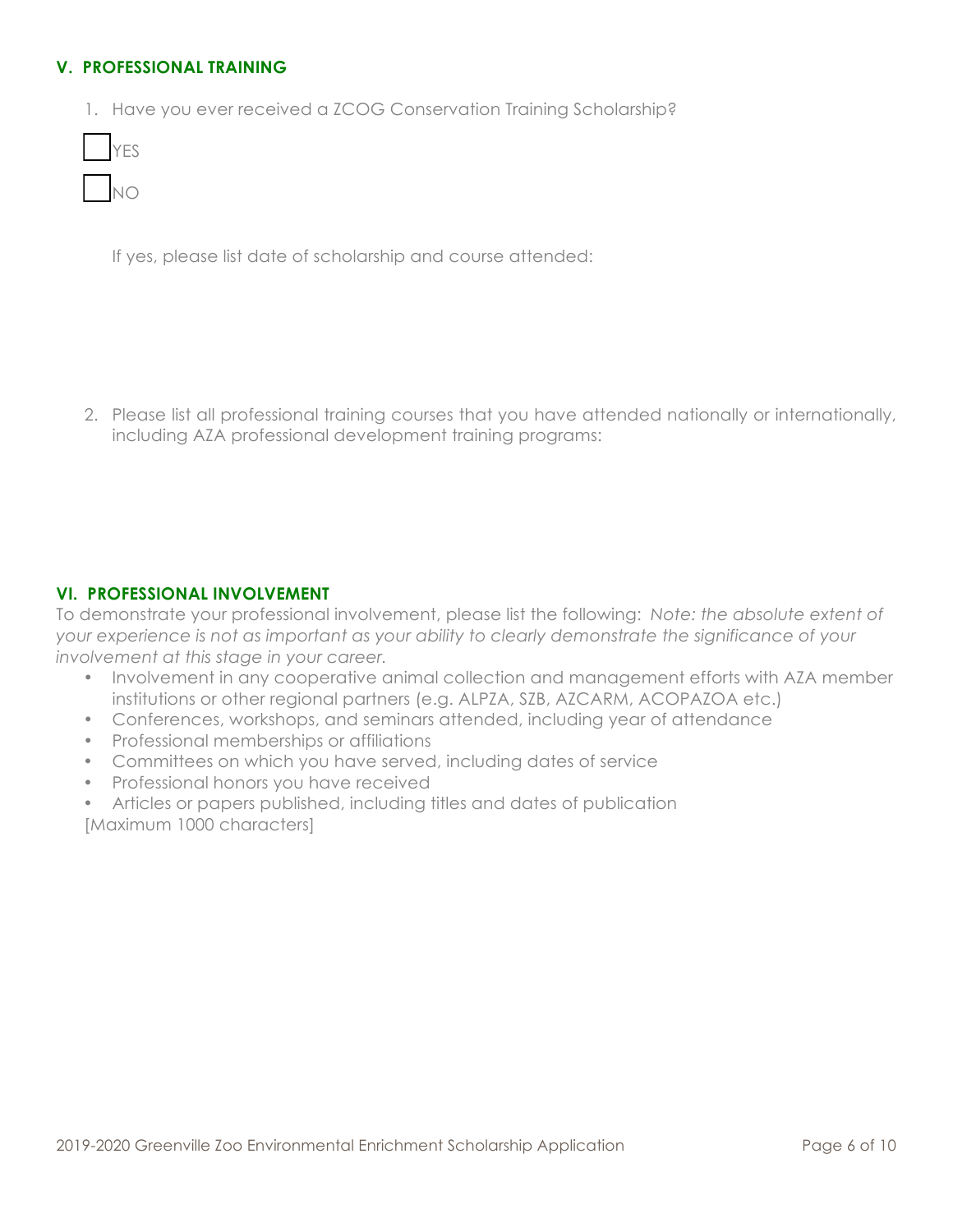# **VII. REASONS FOR ATTENDING THIS COURSE**

1. Describe how participating in this AZA Professional Training program course will help you achieve **your professional goals** as they relate to animal collection management and conservation. [*Note: In this response, focus on how the program will impact your own personal/professional development and goals—there will be space in the next question to discuss impacts to your institution. Since preference will be given to professionals early in their career, or who otherwise lack access to training opportunities, please indicate if this program provides a unique opportunity for training. If you have had the opportunity to attend other training programs, indicate how the current program will add something new to your professional development*.] [Maximum 1500 characters]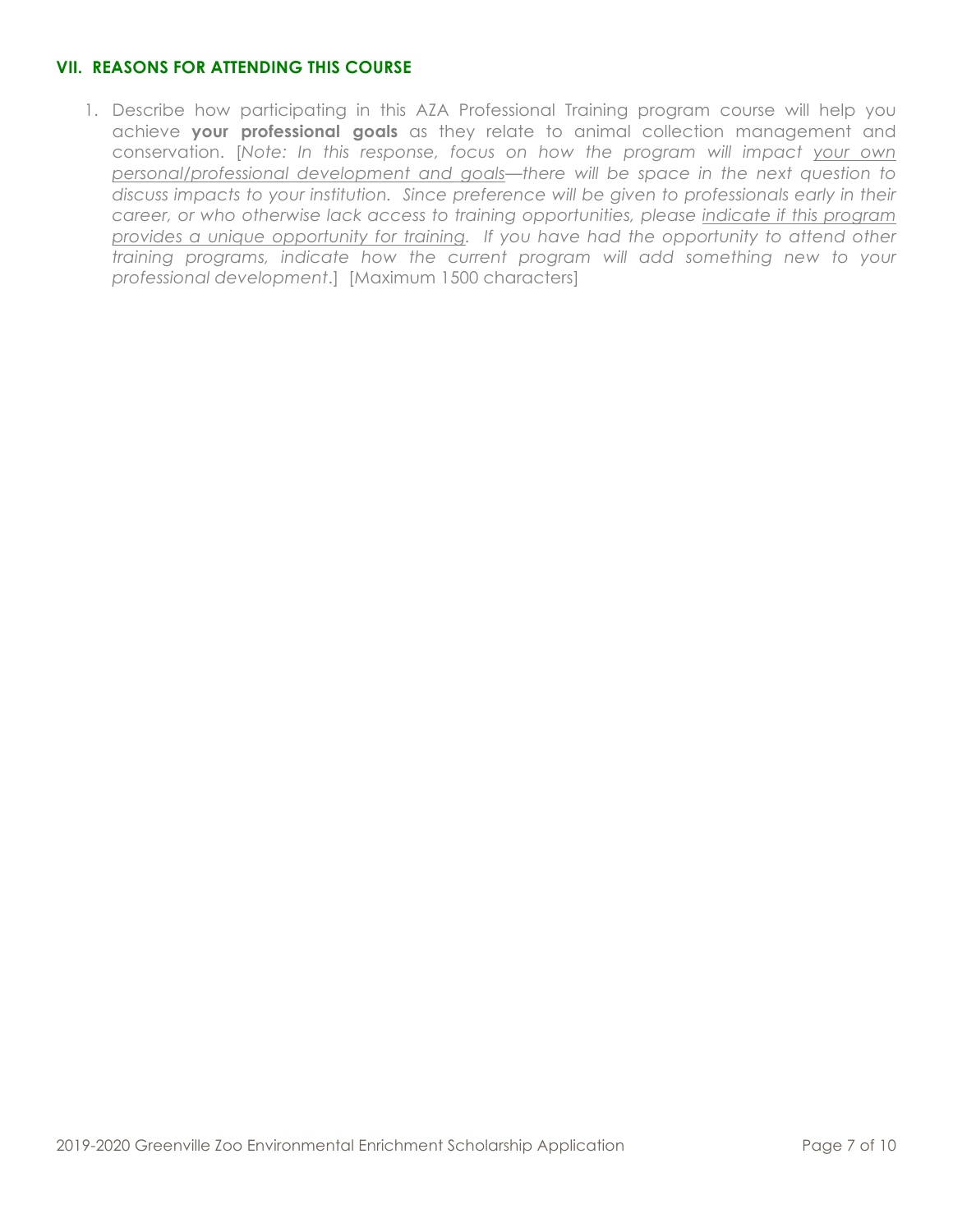2. Explain how your participation in this course will help improve enrichment, husbandry, and animal welfare in **your zoo or aquarium**. [Maximum 1500 characters]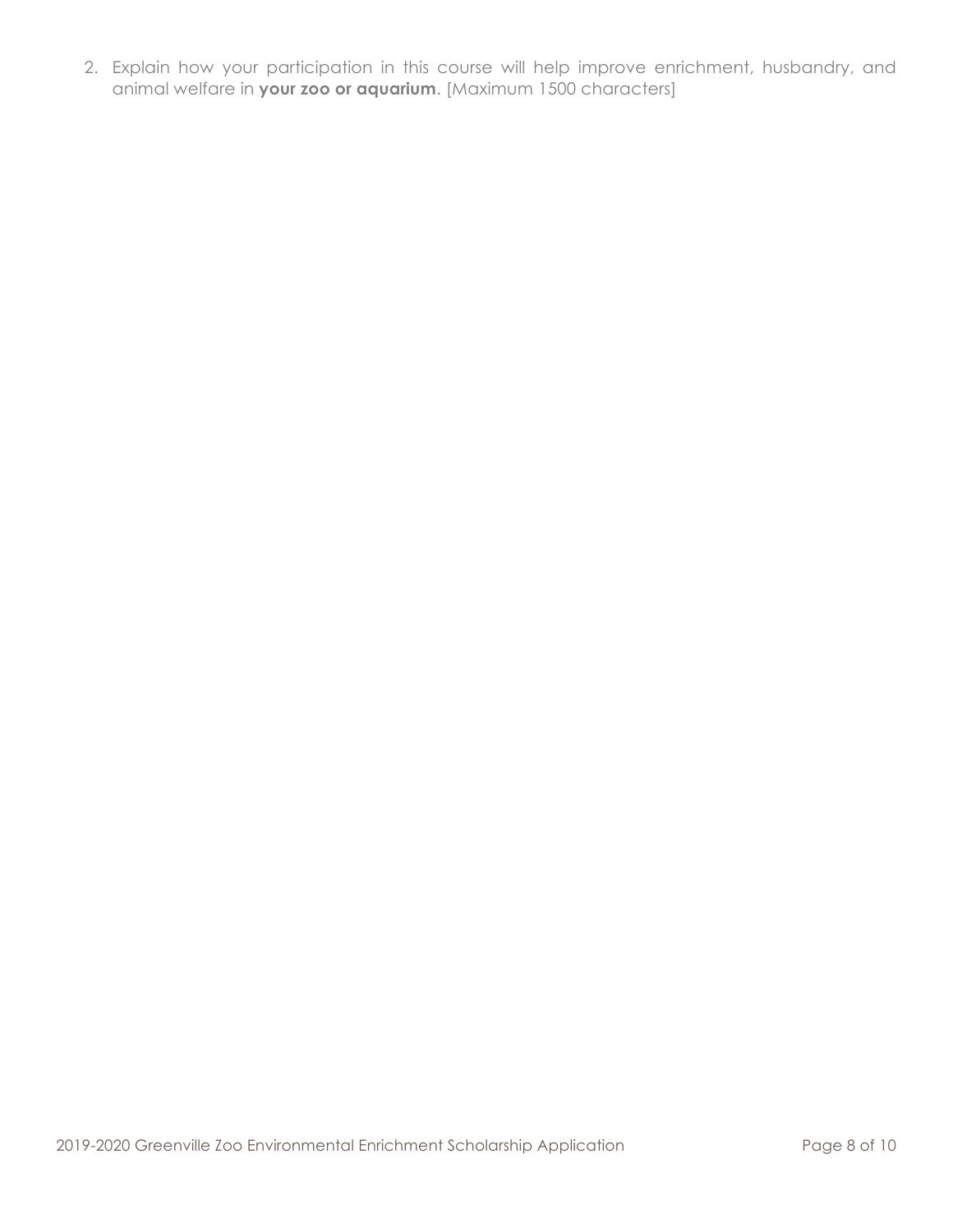3. Describe a recent experience or accomplishment that demonstrates your commitment to environmental enrichment and animal welfare in a zoo or aquarium setting. [Maximum 2000 characters]